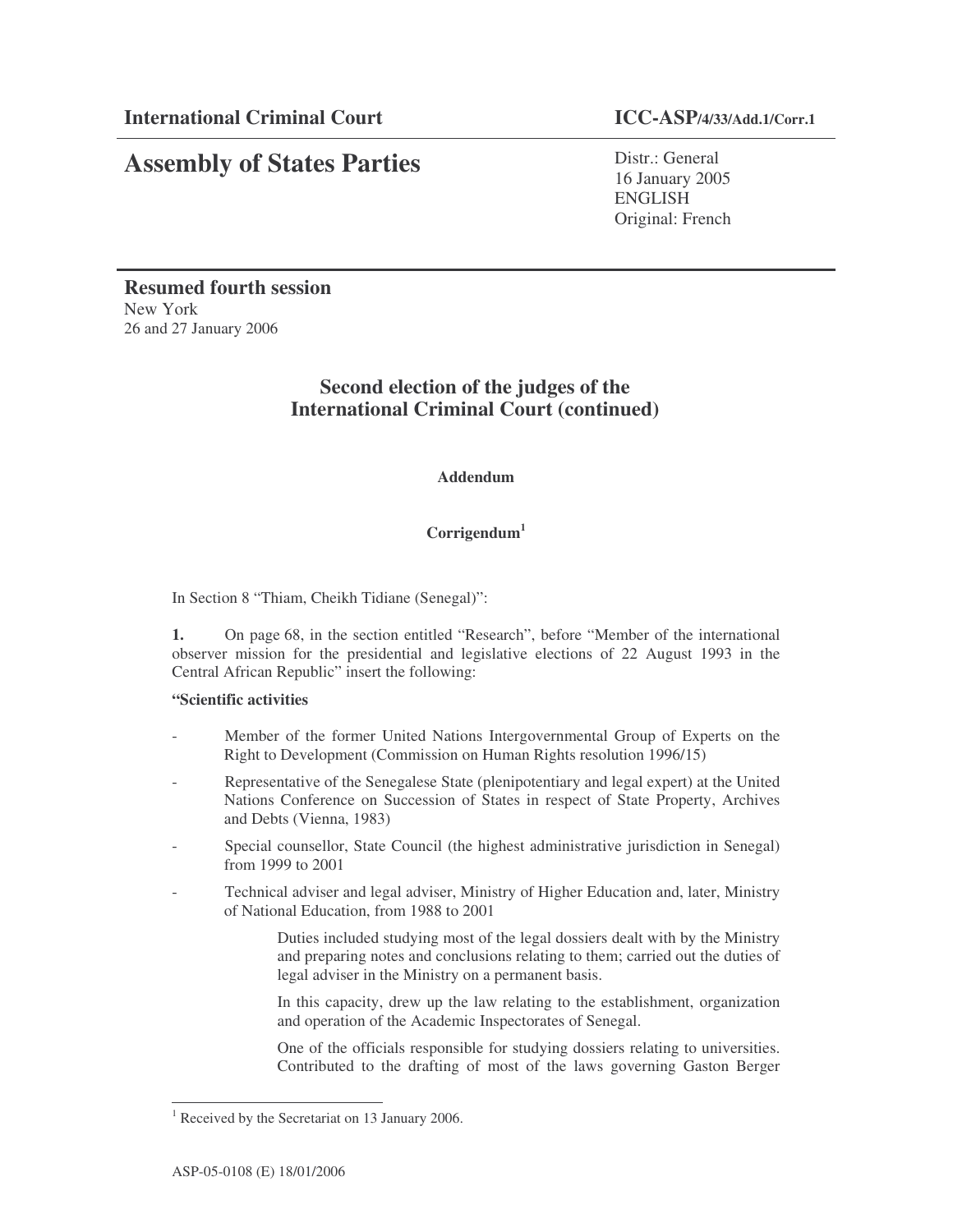University, Saint-Louis, including those relating to the *Centre des Oeuvres Universitaires* (University student services centre).

Member of the Interministerial Committee for Human Rights and Humanitarian Law, later the Interministerial Committee for Human Rights and Peace of the Senegalese State, representing the University of Dakar and, later, the Ministry of Foreign Affairs

> This committee coordinates all the human rights activities of the State. It prepares State reports to the various United Nations human rights treaty bodies, the African Commission on Human and Peoples' Rights and all other institutions and States which request information on the human rights situation in Senegal.

- Member of the National Consultative Committee for Human Rights and International Humanitarian Law, representing the Ministry of Foreign Affairs.
- Former expert member of the Senegalese Human Rights Committee.

This is an independent, broad-based organization, with membership open to civil society, which studies legislation and the human rights situation in Senegal and provides opinions, advice and recommendations."

**2.** On page 70, at the end of the section entitled "Participation in international meetings and negotiations", add "Eleventh session of the International Seabed Authority, Kingston, Jamaica, 15-26 August 2005".

**3.** On page 70, at the beginning of the section entitled "Scientific and administrative responsibilities", add "Since 2001, Director of Legal and Consular Affairs, Ministry of Foreign Affairs".

**4.** On page 70, in the section entitled "Scientific and administrative responsibilities", at the beginning of the paragraph reading "President, Association of African Law and Economics Teachers (AMEADE) of the University of Dakar", replace "President" with "Former President".

**5.** On page 71, in the section entitled "Scientific and administrative responsibilities", after the paragraph beginning "Member of board of examiners and assistant supervisor of doctoral thesis submitted by Mr Marcelin Obou Abie…", add the following paragraph

"Member of board of examiners of doctoral thesis submitted by Mr Seydou Nourou Tall on 'Théories et réalités du Droit international humanitaire: contribution à l'étude de l'application du droit des conflits armés en Afrique noire contemporaine', Faculty of Legal and Political Sciences, Université Cheikh Anta Diop, Dakar, defended 4 January 2001."

**6.** On page 71, at the end of the section entitled "Scientific and administrative responsibilities", replace "peace and national harmony" with "national peace and harmony".

**7.** On page 71, section "Publications", subsection "Books", replace

*- "Les Etats et la violence: Guerres de libération nationale et conflits armés internes*, Diplomatic Conference on the Reaffirmation and Development of International Humanitarian Law Applicable in Armed Conflicts" with

- "*Les Etats et la violence: Guerres de libération nationale et conflits armés internes*, Diplomatic Conference on the Reaffirmation and Development of International